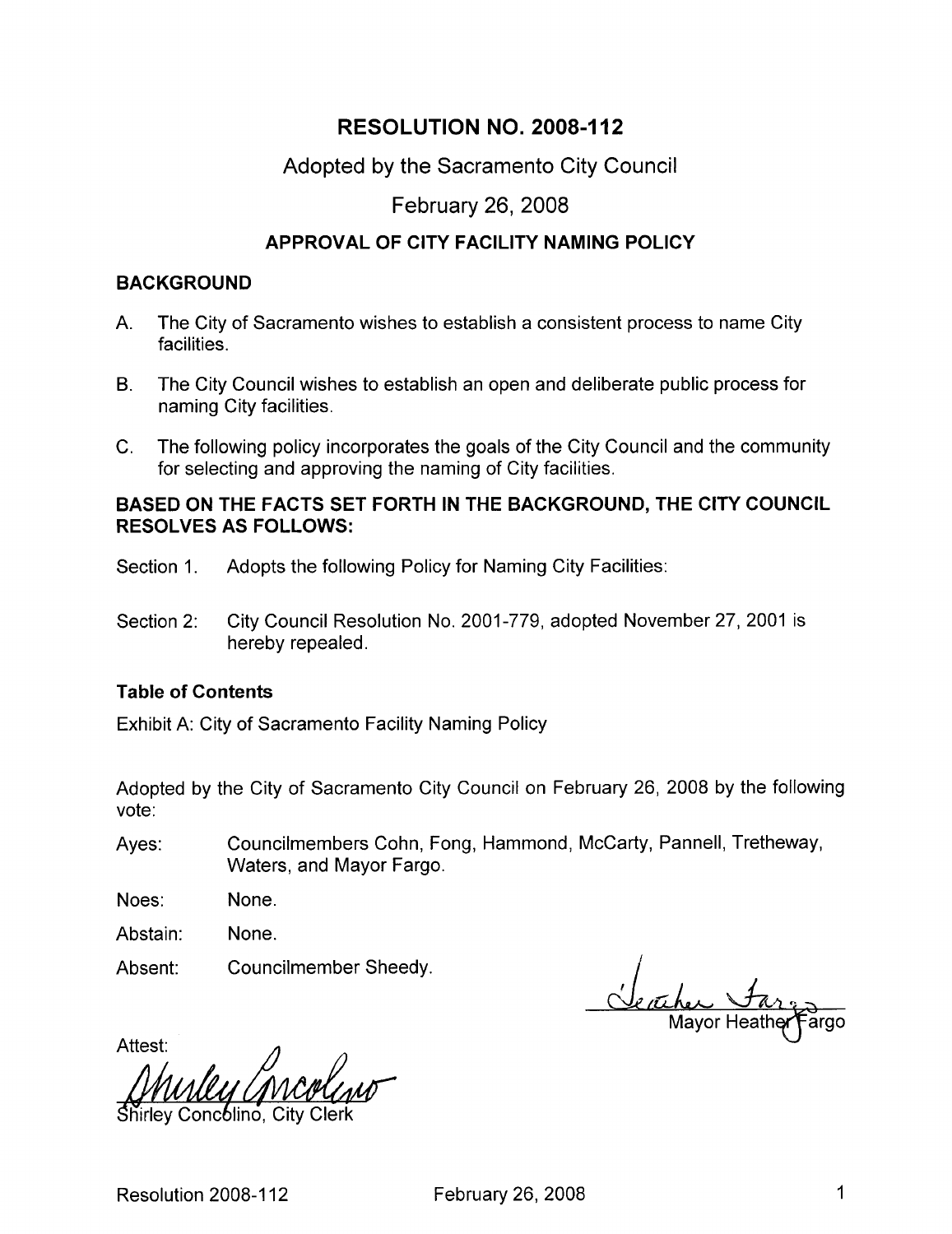## Exhibit A

### CITY OF SACRAMENTO FACILITY NAMING POLICY

#### PURPOSE

The policy establishes the City of Sacramento's principles and procedures for naming City facilities

#### POLICY NAMING PRINCIPLES

Facilities which may be named include buildings, centers, parks, parkways and open space, and portions thereof as appropriate.

City Hall and Council Chambers will not be considered for naming

Facilities may be named for

- $\triangleright$  A distinct geographic, environmental or developmental feature
- $\triangleright$  A neighborhood, community or access street
- $\triangleright$  A name of historical significance to the facility
- $\triangleright$  A reflection of the ethnic diversity of the community
- $\triangleright$  A community or civic group who has gained significant stature in the City
- $\triangleright$  An individual or family who has contributed significantly to the community or the facility
	- $\circ$  Posthumously (at least one year since date of passing);
	- $\circ$  Living if they contribute substantially to the community or facility;
	- o Background investigation will be conducted to ensure character of the individual or family
	- $\circ$  Priority will be given to a deserving local individual or family.
- $\triangleright$  Re-naming of City facilities and parks is strongly discouraged.
- $\triangleright$  Parks should be named with input from surrounding neighborhoods. Parks located adjacent to schools may be given the same name as the school, particularly in joint use situations. City staff will review potential list of historic, Native American, topographical and native flora and fauna names to generate ideas to be considered by the Parks and Recreation Commission and the Mayor and City Council when reviewing future park names.